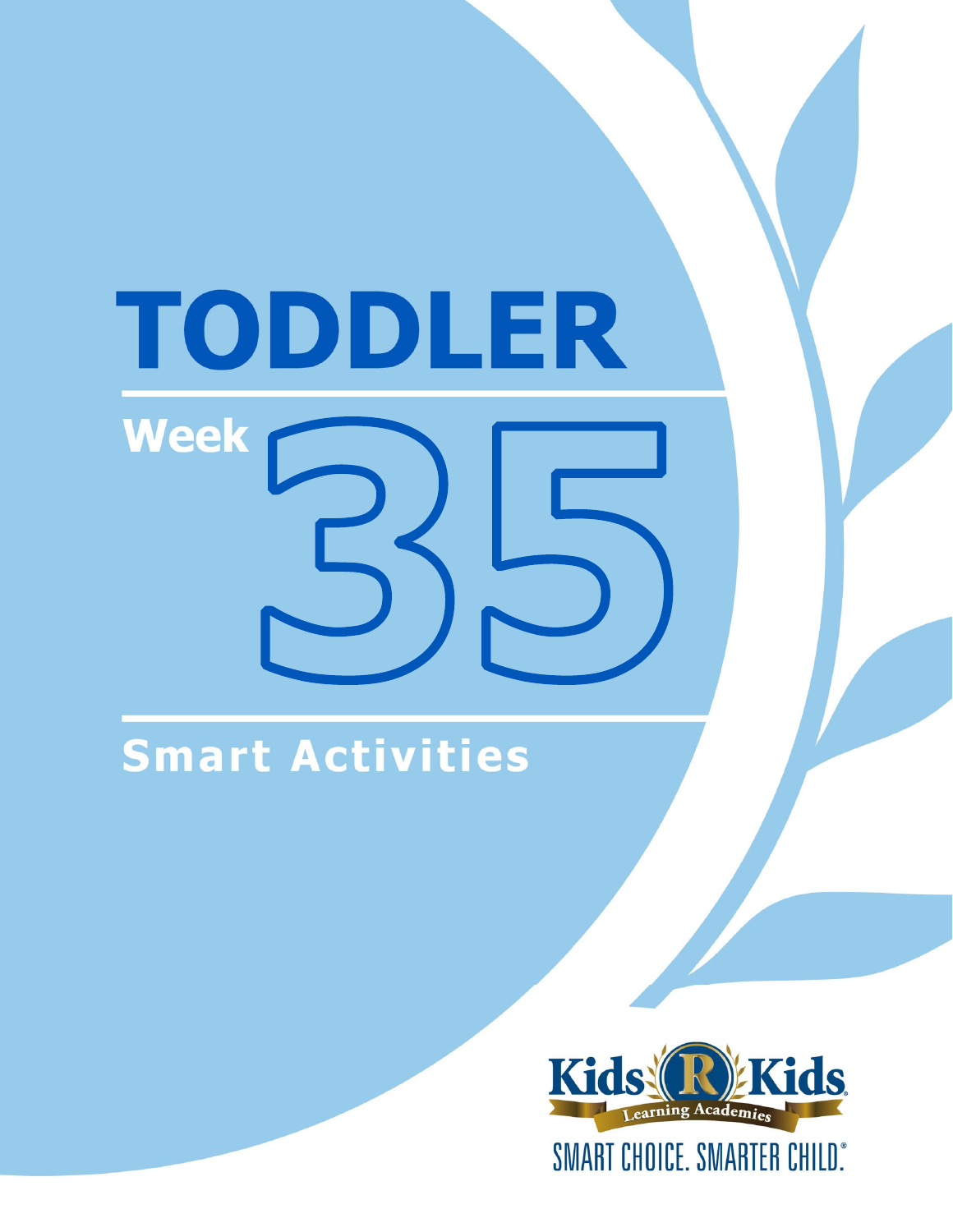# Day 1 **Week 35**

#### **Kids Talk About Holidays**

#### **Materials:** internet access, website: https://youtu.be/0sjC13dFRS8

**Preparation:** Preview video. **Instructions:** 

- 1. Watch the video with your child.
- 2. Ask questions, ex: "What do we celebrate?" "What holidays did you see other children celebrating?"



#### **Chain in the Holidays**

**Materials:** construction paper (colors for your family holidays), glue, scissors

**Preparation:** Cut into even strips (# of days left until the holiday you celebrate). Take 1 strip and curl around to meet the other end and glue. Feed the next strip through the middle of your first chain link. Continue until you are lacking 3 days.

#### **Instructions:**

- 1. Say, "Do you see the chain I made? What colors do you see? We are going to add some chain links to it so we can count the days until… ex: Christmas, Kwanza, Hanukkah, etc."
- 2. Help your child connect the pieces. Then, count together and pull to help him/her break one chain piece.



#### **CELEBRATE! The Holidays**

#### **by Sophia Day Materials:** internet access, website:

**1 4**  https://youtu.be/Mgg1rGl1fVE **Preparation:** Preview video.

#### **Instructions:**

- 1. Listen to the read aloud story with your child.
- 2. Ask questions, ex: "What happened after Thanksgiving was over?" "What types of yummy food did you see in the story?" "Did you see families together celebrating?"



### **Sign Language "Happy"**

#### **Instructions:**

- 1. Say, "Let us learn to say 'happy' using our hands."
- 2. Demonstrate and then have your child make the sign.

Move both flat hands in forward circling movements with palms touching the chest alternating.



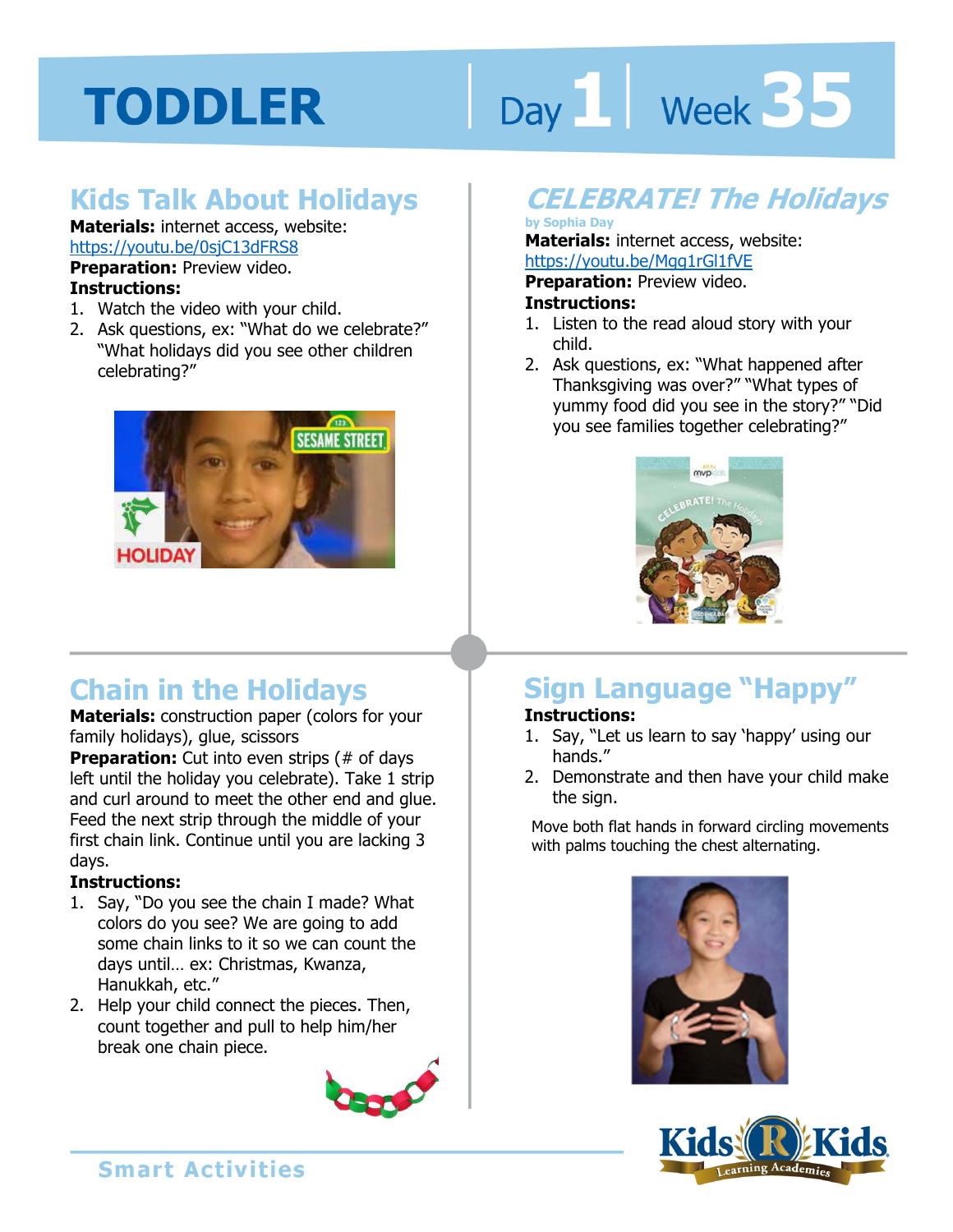# Day 2 **Week 35**

#### **My Playdough Menorah**

#### **Materials:** playdough, 9 craft sticks **Preparation:** Gather materials. **Instructions:**

- 1. Show your child the materials and encourage him/her to mold the playdough into a long strip.
- 2. Give your child 9 craft sticks and encourage him/her to push them into the playdough.
- 3. Count the sticks and tell your child that this is like a menorah that is used as a symbol of celebrating Hanukkah.



#### **Marshmallow Dreidel**

#### **Materials:** marshmallow, pretzel stick, chocolate kiss, icing

**Preparation:** Gather materials.

#### **Instructions:**

- 1. Show your child the ingredients and talk about Hanukkah and a game played during this holiday using a dreidel.
- 2. Help your child make a dreidel by pushing the pretzel stick through the marshmallow and add the chocolate kiss on top.
- 3. Help her squeeze icing on each side of the marshmallow for decoration.



#### **Biscuits Hanukkah**

#### **by Alyssa Satin Capucilli Materials:** internet access, website: https://youtu.be/5lEI-Yel2xY

<u>Voutu.be/5|EI-Yel2xY</u><br> **ation:** Preview video.<br> **ctions:**<br>
an to the read aloud stars with w **Preparation:** Preview video. **Instructions:** 

- 1. Listen to the read aloud story with your child.
- 2. Ask questions, ex: "What was the wonderful holiday?" "What did Biscuit help make?"
- 3. Help your child sign "happy" when he/she hears the word.



### **Sign Language "Happy"**

#### **Instructions:**

- 1. Say, "Let us learn to say 'happy' using our hands."
- 2. Demonstrate and then have your child make the sign.

Move both flat hands in forward circling movements with palms touching the chest alternating.



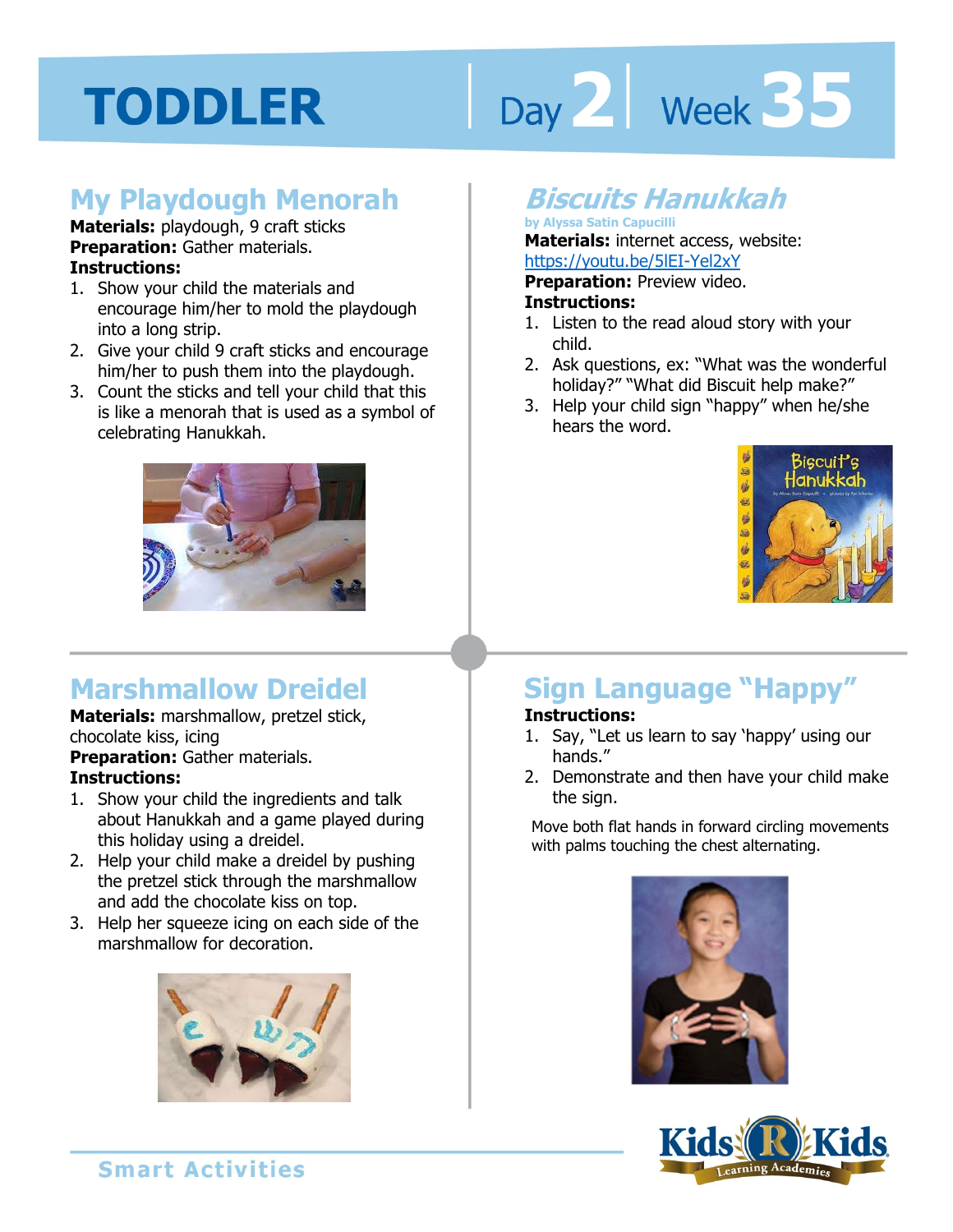# Day 3 | Week 35

#### **Red, Green, & Black Flag**

**Materials:** crayons (red, green, black), paper **Preparation:** Draw a large rectangle on the paper and 3 even vertical lines.

#### **Instructions:**

- 1. Show your child the 3 crayons and have him name the colors.
- 2. Give your child the paper and encourage him/her to use all the colors to make the Kwanza flag by coloring each section one color.
- 3. Have your child color the top red, the middle black, and the bottom green.



#### **Red, Black, & Green Hops**

**Materials:** construction paper (red, black, green), scissors, tape

**Preparation:** Locate an open area. Cut out 4 squares of each color. Tape on the floor where your child can hop easily from one color to the next color.

#### **Instructions:**

- 1. Tell your child we are going play "Hop on that Color!"
- 2. Have your child stand next to a color. Then say, "Hop to green." Once he/she hops on the green, then pick another color.
- 3. Your child is getting his/her wiggles out, building gross motor skills, and learning colors.



#### **My First Kwanzaa**

#### **by Karen Katz Materials:** internet access, website: https://youtu.be/Tx1OqdX4McE

**Preparation:** Preview video.

#### **Instructions:**

- 1. Listen to the read aloud story with your child.
- 2. Ask questions, ex: "What color are the candles?" "How many candles are there?"



### **Sign Language "Happy"**

#### **Instructions:**

- 1. Say, "Let us learn to say 'happy' using our hands."
- 2. Demonstrate and then have your child make the sign.

Move both flat hands in forward circling movements with palms touching the chest alternating.



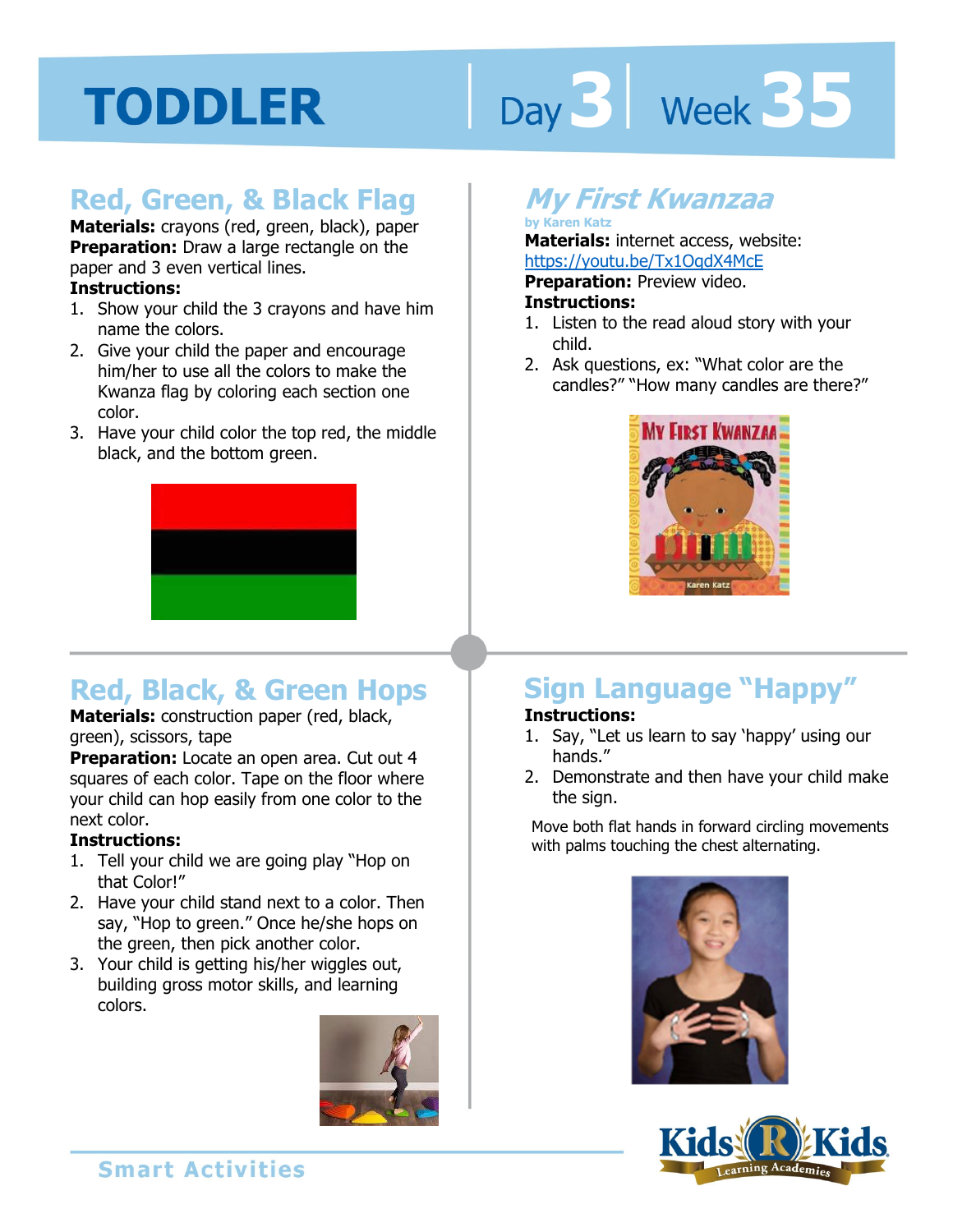# Day 4 Week 35

#### **Colorful Christmas Water**

**Materials:** funnel, bowl, water, large measuring cup, cups, food coloring

**Preparation:** Set the funnel in the measuring cup. Set up cups with water with red, blue, and yellow food coloring.

#### **Instructions:**

- 1. Show your child the materials. Say, "You are going to pour the colored water from 2 cups into the funnel."
- 2. Encourage your child to choose 2 cups and pour one at a time through the funnel. As he/she is pouring, ask him/her what color is being made.
- 3. Once complete, dump out the water and have your child try 2 different colors.



#### **Triangle Christmas Tree**

#### **Materials:** crayons, paper, glue, scissors **Preparation:** Gather materials. **Instructions:**

- 1. Give your child the green crayon and encourage him/her to color the whole paper.
- 2. Then, draw three triangles and cut them out.
- 3. Give your child another sheet of paper and help him/her glue the triangles to make a tree. Identify the shape.
- 4. Then have your child decorate his/her tree using crayons.



#### **Pete the Cat 12 Groovy Days of Christmas**

#### **by Kimberly and James Dean**

**Materials:** internet access, website:<br>**Materials:** internet access, website:<br>https://youtu.be/m6pGRkE7rTE<br>**Preparation:** Preview video.

https://youtu.be/m6pGRkE7rTE

**Preparation:** Preview video.

#### **Instructions:**

- 1. Listen to the read aloud story with your child.
- 2. Ask questions, ex: "What presents did Pete give to his friends?" "What was Pete driving?" "Where did they go?"



### **Sign Language "Happy"**

#### **Instructions:**

- 1. Say, "Let us learn to say 'happy' using our hands."
- 2. Demonstrate and then have your child make the sign.

Move both flat hands in forward circling movements with palms touching the chest alternating.